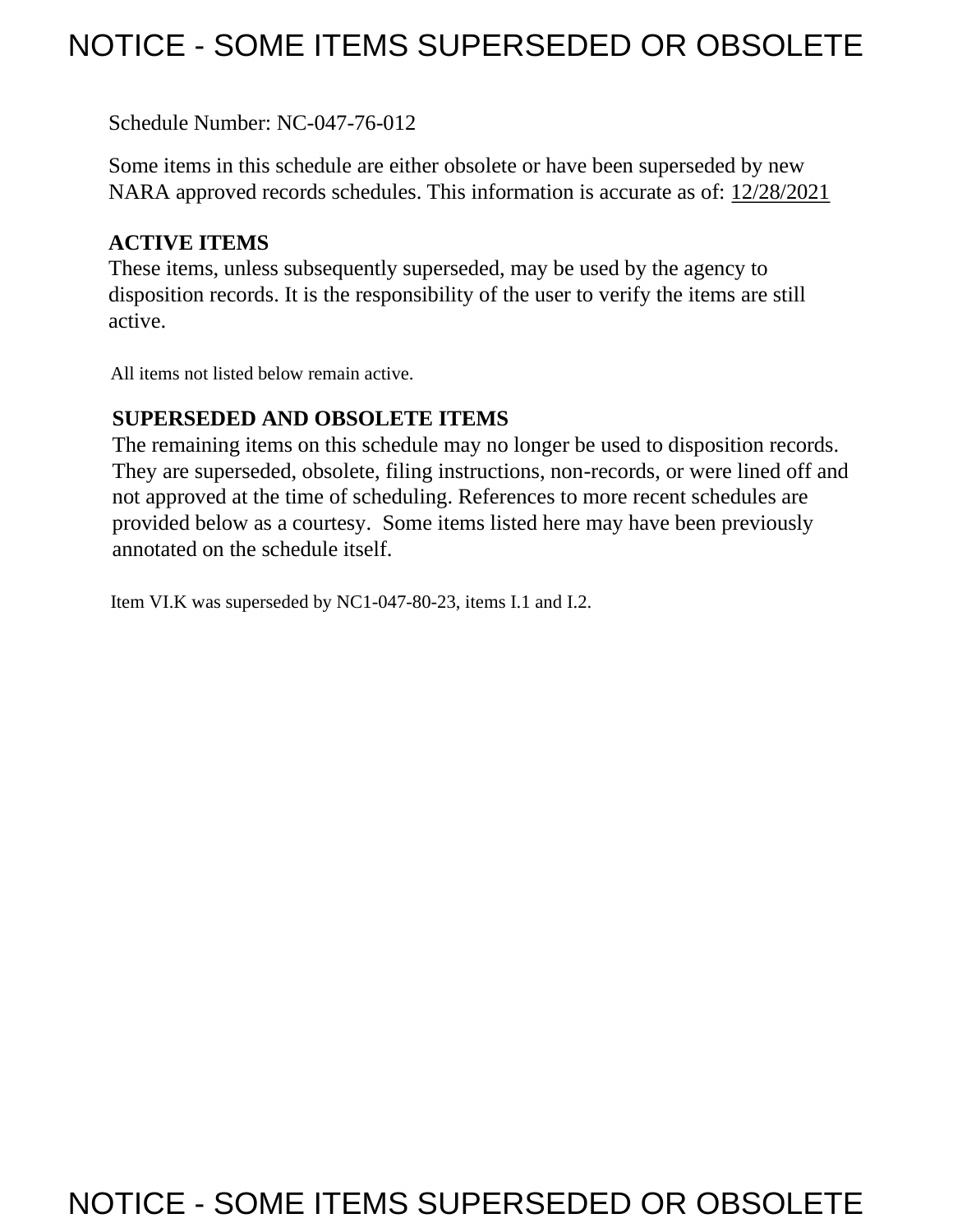| Standard Form No. 115                                                | Revised November 1951<br>RECUEST FOR AUTHORITY<br>Prescribed by General Services |                                                                          |                                                         |                                                                                                                                                                                        |                     | <b>LEAVE BLANK</b>                                                                                                                                                                                                                                                                                                                                                                                                                                                                                                                                                                                                                         |                                                                                                |                        |                                                                                       |                            |  |
|----------------------------------------------------------------------|----------------------------------------------------------------------------------|--------------------------------------------------------------------------|---------------------------------------------------------|----------------------------------------------------------------------------------------------------------------------------------------------------------------------------------------|---------------------|--------------------------------------------------------------------------------------------------------------------------------------------------------------------------------------------------------------------------------------------------------------------------------------------------------------------------------------------------------------------------------------------------------------------------------------------------------------------------------------------------------------------------------------------------------------------------------------------------------------------------------------------|------------------------------------------------------------------------------------------------|------------------------|---------------------------------------------------------------------------------------|----------------------------|--|
| Administration<br>GSA Reg. 3-IV-106<br>115-103                       |                                                                                  |                                                                          |                                                         | TO DISPOSE OF RECORDS                                                                                                                                                                  |                     |                                                                                                                                                                                                                                                                                                                                                                                                                                                                                                                                                                                                                                            | DATE RECEIVED<br>AUG 29 1975                                                                   |                        | JOB NO.                                                                               |                            |  |
|                                                                      |                                                                                  |                                                                          | (See Instructions on Reverse)                           |                                                                                                                                                                                        |                     |                                                                                                                                                                                                                                                                                                                                                                                                                                                                                                                                                                                                                                            | DATE APPROVED                                                                                  |                        |                                                                                       |                            |  |
| TO:                                                                  |                                                                                  | <b>GENERAL SERVICES ADMINISTRATION,</b>                                  |                                                         |                                                                                                                                                                                        |                     |                                                                                                                                                                                                                                                                                                                                                                                                                                                                                                                                                                                                                                            |                                                                                                | NC-                    |                                                                                       | $47 - 76 - 12$             |  |
|                                                                      |                                                                                  | NATIONAL ARCHIVES AND RECORDS SERVICE, WASHINGTON, D.C. 20408            |                                                         |                                                                                                                                                                                        |                     |                                                                                                                                                                                                                                                                                                                                                                                                                                                                                                                                                                                                                                            |                                                                                                |                        |                                                                                       |                            |  |
| 1. FROM (AGENCY OR ESTABLISHMENT)                                    |                                                                                  |                                                                          |                                                         |                                                                                                                                                                                        |                     |                                                                                                                                                                                                                                                                                                                                                                                                                                                                                                                                                                                                                                            |                                                                                                | NOTIFICATION TO AGENCY |                                                                                       |                            |  |
| Department of Health, Education, and Welfare<br>2. MAJOR SUBDIVISION |                                                                                  |                                                                          |                                                         |                                                                                                                                                                                        |                     |                                                                                                                                                                                                                                                                                                                                                                                                                                                                                                                                                                                                                                            | In accordance with the provisions of 44 U.S.C.<br>3303a the disposal request, including amend- |                        |                                                                                       |                            |  |
| Social Security Administration                                       |                                                                                  |                                                                          |                                                         |                                                                                                                                                                                        |                     |                                                                                                                                                                                                                                                                                                                                                                                                                                                                                                                                                                                                                                            |                                                                                                |                        | ments, is approved except for items that may<br>be stamped "disposal not approved" or |                            |  |
| 3. MINOR SUBDIVISION                                                 |                                                                                  |                                                                          |                                                         |                                                                                                                                                                                        |                     |                                                                                                                                                                                                                                                                                                                                                                                                                                                                                                                                                                                                                                            | "withdrawn" in column 10.                                                                      |                        |                                                                                       |                            |  |
| Office of Management and Administration                              |                                                                                  |                                                                          |                                                         |                                                                                                                                                                                        |                     |                                                                                                                                                                                                                                                                                                                                                                                                                                                                                                                                                                                                                                            |                                                                                                |                        |                                                                                       |                            |  |
| 4. NAME OF PERSON WITH WHOM TO CONFER<br>George S. Yamamura          |                                                                                  |                                                                          |                                                         |                                                                                                                                                                                        |                     | 5. TEL. EXT.<br>45770                                                                                                                                                                                                                                                                                                                                                                                                                                                                                                                                                                                                                      |                                                                                                |                        |                                                                                       |                            |  |
| 6. CERTIFICATE OF AGENCY REPRESENTATIVE:                             |                                                                                  |                                                                          |                                                         |                                                                                                                                                                                        |                     |                                                                                                                                                                                                                                                                                                                                                                                                                                                                                                                                                                                                                                            |                                                                                                |                        |                                                                                       |                            |  |
|                                                                      |                                                                                  |                                                                          |                                                         |                                                                                                                                                                                        |                     | I hereby certify that I am authorized to act for the head of this agency in matters pertaining to the disposal of records, and that the records described in this list or                                                                                                                                                                                                                                                                                                                                                                                                                                                                  |                                                                                                |                        |                                                                                       |                            |  |
| schedule of $\_\_$                                                   |                                                                                  | pages are proposed for disposal for the reason indicated: ("X" only one) |                                                         |                                                                                                                                                                                        |                     |                                                                                                                                                                                                                                                                                                                                                                                                                                                                                                                                                                                                                                            |                                                                                                |                        |                                                                                       |                            |  |
| further retention.                                                   | The records have<br>ceased to have suffi-<br>cient value to warrant              |                                                                          | в                                                       | The records will cease to have sufficient value<br>to warrant further retention on the expiration<br>of the period of time indicated or on the occur-<br>rence of the event specified. |                     |                                                                                                                                                                                                                                                                                                                                                                                                                                                                                                                                                                                                                                            |                                                                                                |                        |                                                                                       |                            |  |
| Date)                                                                |                                                                                  |                                                                          |                                                         | (Mgnature of Agency Representative)                                                                                                                                                    |                     |                                                                                                                                                                                                                                                                                                                                                                                                                                                                                                                                                                                                                                            |                                                                                                | SSA Records Officer    | (Title)                                                                               |                            |  |
|                                                                      |                                                                                  |                                                                          |                                                         |                                                                                                                                                                                        |                     |                                                                                                                                                                                                                                                                                                                                                                                                                                                                                                                                                                                                                                            |                                                                                                | 9.                     |                                                                                       |                            |  |
| 7.<br>ITEM NO.                                                       |                                                                                  |                                                                          |                                                         |                                                                                                                                                                                        | DESCRIPTION OF ITEM | (WITR INCLUSIVE DATES OR RETENTION PERIODS)                                                                                                                                                                                                                                                                                                                                                                                                                                                                                                                                                                                                |                                                                                                | SAMPLE OR<br>JOB NO.   |                                                                                       | 10.<br><b>ACTION TAKEN</b> |  |
| Ι.                                                                   |                                                                                  | GENERAL ADMINISTRATIVE FILES                                             |                                                         |                                                                                                                                                                                        |                     | Records Retention and Disposal Schedule<br>Management Services Files                                                                                                                                                                                                                                                                                                                                                                                                                                                                                                                                                                       |                                                                                                |                        |                                                                                       |                            |  |
|                                                                      | Α.                                                                               | Instruction Files                                                        |                                                         |                                                                                                                                                                                        |                     |                                                                                                                                                                                                                                                                                                                                                                                                                                                                                                                                                                                                                                            |                                                                                                |                        |                                                                                       |                            |  |
|                                                                      |                                                                                  | ı.<br>2.                                                                 | Archives 10 years thereafter.<br>Other Offices $\cdots$ |                                                                                                                                                                                        |                     | Manuals, directives, handbooks, and other formal policy<br>and procedural issuances prepared and published by<br>components of the Office of Management and Administra-<br>tion (OMA). Included are Administrative Directives<br>System issuances and similar material.<br>Office Responsible for Preparation<br>Permanent. Transfer to the Federal Records Center<br>(FRC) at the close of the calendar year in which<br>superseded or discontinued. Offer to the National<br>$\mathcal{L}^{\mathcal{A}}$ and $\mathcal{L}^{\mathcal{A}}$ . The set of the set of $\mathcal{L}^{\mathcal{A}}$<br>Destroy when superseded or discontinued. |                                                                                                |                        |                                                                                       |                            |  |
|                                                                      | B.                                                                               | Instructions Background Files                                            |                                                         |                                                                                                                                                                                        |                     |                                                                                                                                                                                                                                                                                                                                                                                                                                                                                                                                                                                                                                            |                                                                                                |                        |                                                                                       |                            |  |
|                                                                      |                                                                                  |                                                                          |                                                         |                                                                                                                                                                                        |                     | Records accumulated in the preparation, clearance,<br>and publication of manuals, directives, handbooks, and<br>other formal policy and procedural issuances.<br>Included are studies, clearance comments, recommenda-<br>audis with app                                                                                                                                                                                                                                                                                                                                                                                                   |                                                                                                |                        |                                                                                       |                            |  |
|                                                                      |                                                                                  |                                                                          |                                                         |                                                                                                                                                                                        |                     | of Mage Thes, including original, to be ruby of the National Archives and Records Service                                                                                                                                                                                                                                                                                                                                                                                                                                                                                                                                                  |                                                                                                |                        |                                                                                       |                            |  |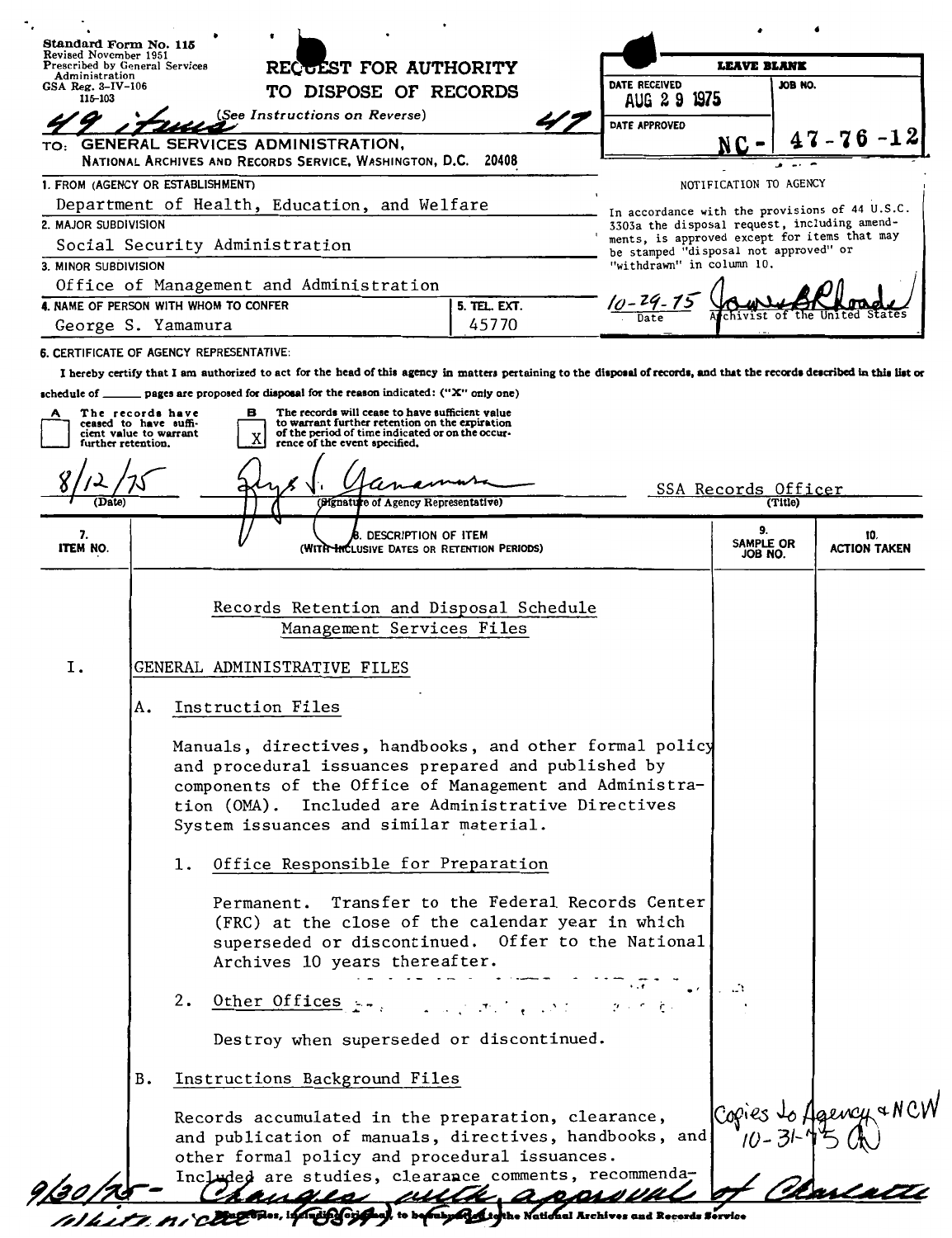$\cdot$ 

 $\overline{\phantom{a}}$ 

 $\ddot{\phantom{0}}$ 

 $\bullet$ 

| 7.<br>ITEM NO. | 8. DESCRIPTION OF ITEM<br>(WITH INCLUSIVE DATES OR RETENTION PERIODS)                                                                                                                                                                                                              | 9.<br><b>SAMPLE OR</b><br>ON 8OL. | 10.<br><b>ACTION TAKEN</b> |
|----------------|------------------------------------------------------------------------------------------------------------------------------------------------------------------------------------------------------------------------------------------------------------------------------------|-----------------------------------|----------------------------|
|                | tions, and similar records which provide a basis for<br>publication or contribute to the content of the<br>issuance.<br>1. Office Responsible for Preparation of the Issuance                                                                                                      |                                   |                            |
|                | estray when rupersided on observe<br>Do not wait to FRC<br>2. Other Offices                                                                                                                                                                                                        |                                   |                            |
|                | Destroy 2 years after the close of the calendar<br>year in which dated.                                                                                                                                                                                                            |                                   |                            |
|                | с.<br>Administrative Files                                                                                                                                                                                                                                                         |                                   |                            |
|                | Files created by most OMA offices in the performance<br>of their assigned functions.                                                                                                                                                                                               |                                   |                            |
|                | Official file copies of outgoing correspondence<br>1.<br>relating to office functions.                                                                                                                                                                                             |                                   |                            |
|                | 2.<br>Comments on draft reports, studies, and proposals<br>prepared by other offices.                                                                                                                                                                                              |                                   |                            |
|                | Contributions to and/or comments on proposed<br>3.<br>legislation.                                                                                                                                                                                                                 |                                   |                            |
|                | Suggestion evaluations.<br>4.                                                                                                                                                                                                                                                      |                                   |                            |
|                | 5.<br>Program and management reports, such as overtime<br>and staffing reports, workload and production<br>reports, highlights, and other reports prepared<br>to submit data to management offices. Excluded<br>are reports specifically identified elsewhere in<br>this schedule. |                                   |                            |
|                | Destroy 2 years after the close of the calendar<br>year in which dated.                                                                                                                                                                                                            |                                   |                            |
|                | Working Files<br>D.                                                                                                                                                                                                                                                                |                                   |                            |
|                | Nonessential working papers retained for reference<br>purposes by staff members.                                                                                                                                                                                                   |                                   |                            |
|                | Destroy after 2 years or when no longer needed for<br>reference, whichever is earlier.                                                                                                                                                                                             |                                   |                            |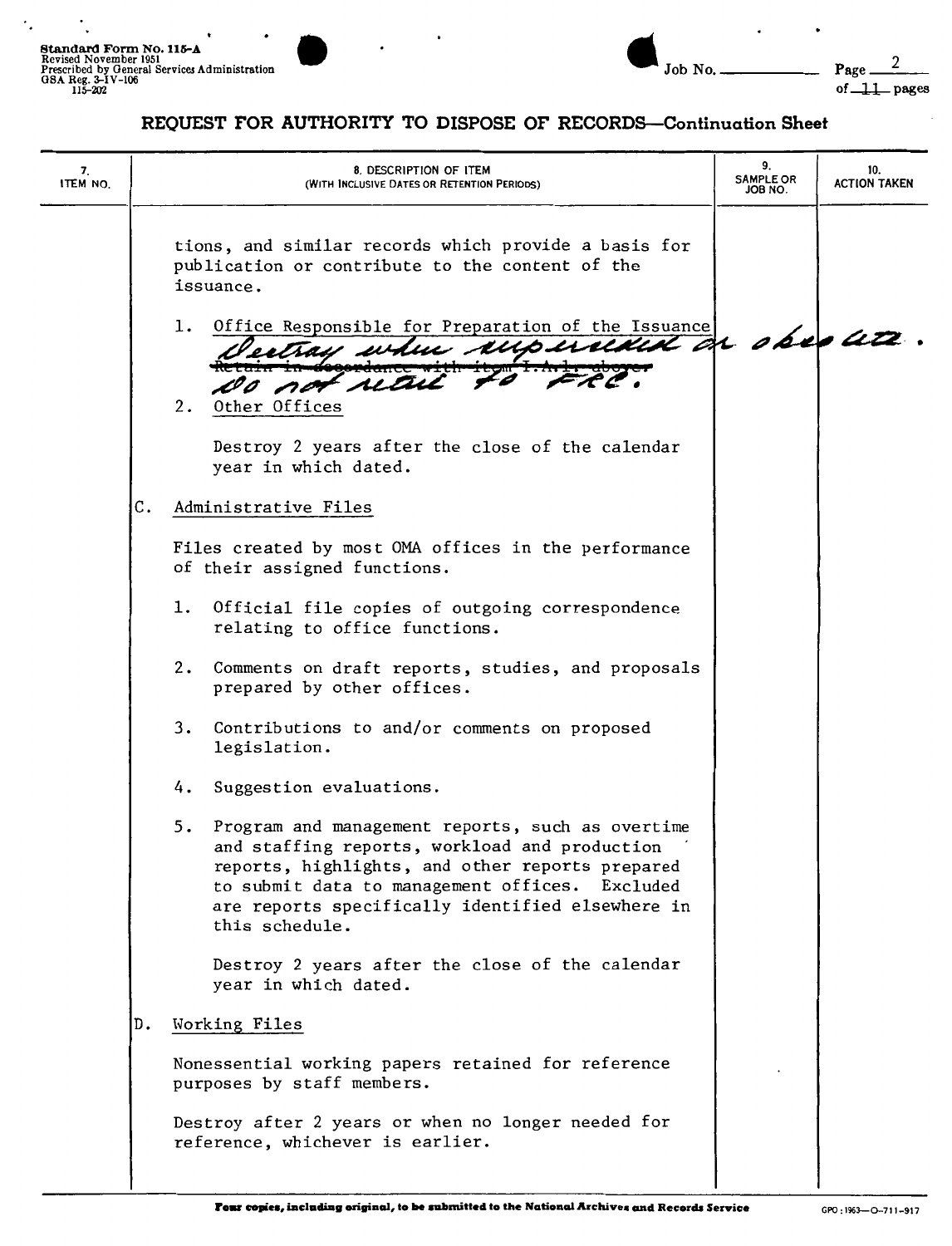

| 7.<br>ITEM NO. | 8. DESCRIPTION OF ITEM<br>(WITH INCLUSIVE DATES OR RETENTION PERIODS)                                                                                                                                                                                                                                                                                                                                                                                                               | 9.<br><b>SAMPLE OR</b><br>JOB NO. | 10.<br><b>ACTION TAKEN</b> |
|----------------|-------------------------------------------------------------------------------------------------------------------------------------------------------------------------------------------------------------------------------------------------------------------------------------------------------------------------------------------------------------------------------------------------------------------------------------------------------------------------------------|-----------------------------------|----------------------------|
| II.            | AUDIO-VISUAL FILES                                                                                                                                                                                                                                                                                                                                                                                                                                                                  |                                   |                            |
|                | A. Film/Slide Files                                                                                                                                                                                                                                                                                                                                                                                                                                                                 |                                   |                            |
|                | Motion picture films, slides, and intermediate materials<br>prepared for public information, training, or employee com-<br>munications use. Included are the original prints of approx-<br>imately 150 motion picture films, copies of which have been<br>distributed to SSA headquarters and field components. Among<br>other subjects, the films deal with SSA's history, functions,<br>and organizational structure, and with aspects of social be-<br>curity programs and laws. |                                   |                            |
|                | 1. Audio-Visual Staff                                                                                                                                                                                                                                                                                                                                                                                                                                                               |                                   |                            |
|                | Retain permanently a record set of slides for each program.<br>the original negative or color original plus separate opti-<br>cal sound track, an intermediate master positive or dupli-<br>cate negative plus sound track, and a sound projection print<br>for each motion picture film. Offer to the National Archives<br>when use is discontinued or the program is obsolete or after<br>5 years, whithever occurs first, unless needed for administra-<br>tive purposes.        |                                   |                            |
|                | 2. Other Offices                                                                                                                                                                                                                                                                                                                                                                                                                                                                    |                                   |                            |
|                | Destroy when use is discontinued or when obsolete.                                                                                                                                                                                                                                                                                                                                                                                                                                  |                                   |                            |
|                | B. Film Sound Tracks                                                                                                                                                                                                                                                                                                                                                                                                                                                                |                                   |                            |
|                | Tape recordings of film sound tracks used in making mitor<br>revisions to the sound tracks.                                                                                                                                                                                                                                                                                                                                                                                         |                                   |                            |
|                | Destroy when use of film is discontinued.                                                                                                                                                                                                                                                                                                                                                                                                                                           |                                   |                            |
|                | C. Script Files                                                                                                                                                                                                                                                                                                                                                                                                                                                                     |                                   |                            |
|                | Scripts containing the narrative portions of films and<br>slide series.                                                                                                                                                                                                                                                                                                                                                                                                             |                                   |                            |
|                | 1. Audio-Visual Staff                                                                                                                                                                                                                                                                                                                                                                                                                                                               |                                   |                            |
|                | Retain scripts relating to slide series and motion pictures<br>in accordance with item II.A.1 above.                                                                                                                                                                                                                                                                                                                                                                                |                                   |                            |
|                | 2. Other Offices                                                                                                                                                                                                                                                                                                                                                                                                                                                                    |                                   |                            |
|                | Destroy when superseded or obsolete.                                                                                                                                                                                                                                                                                                                                                                                                                                                |                                   |                            |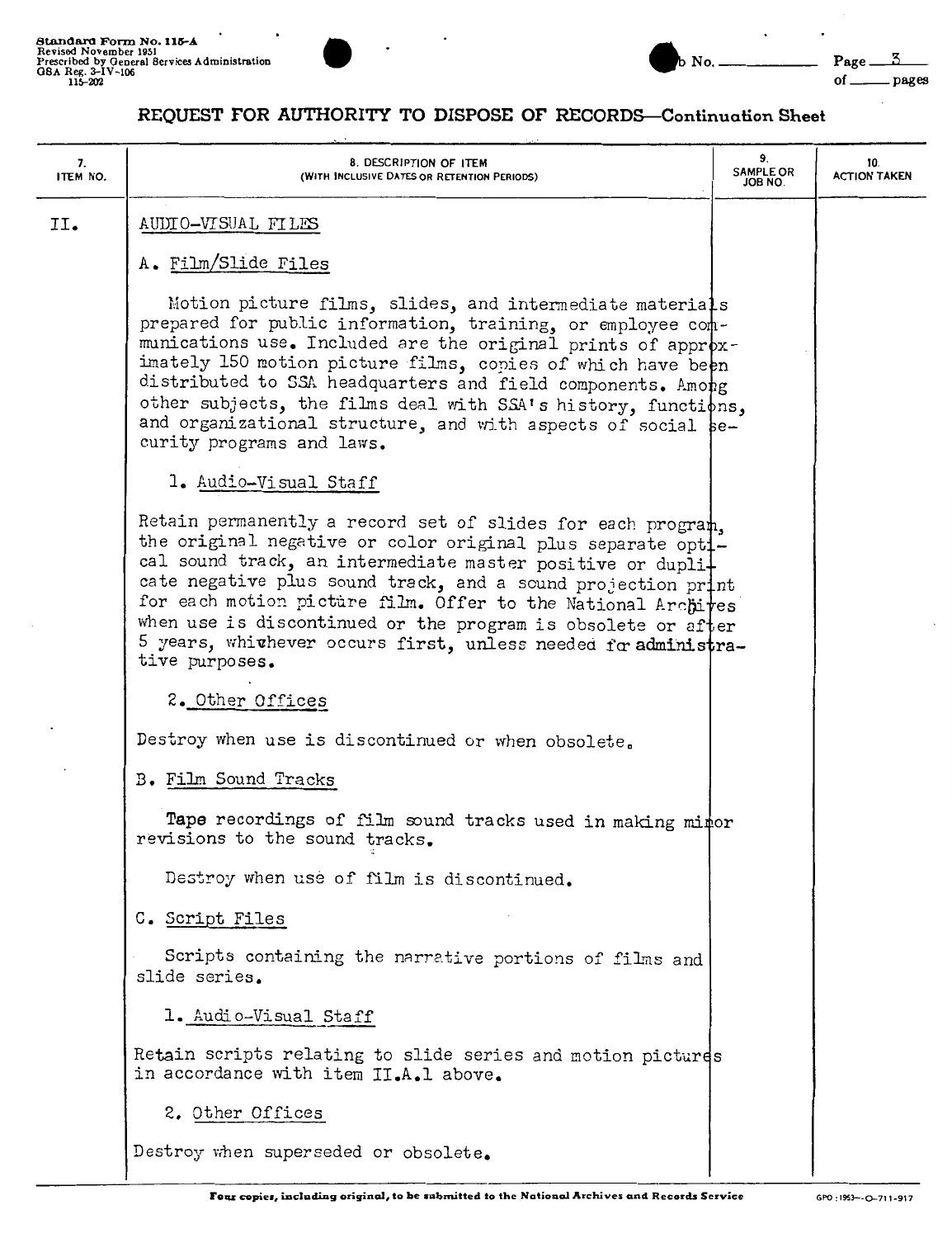$\ddot{\cdot}$ 

 $\ddot{\phantom{1}}$ 



| Job | N |
|-----|---|

 $\ddot{\phantom{a}}$ 

 $\sim$ 

| 7.<br>ITEM NO. |    | 8. DESCRIPTION OF ITEM<br>(WITH INCLUSIVE DATES OR RETENTION PERIODS)                                                                                                                                                                                                                         | 9.<br><b>SAMPLE OR</b><br>JOB NO. | 10.<br><b>ACTION TAKEN</b> |
|----------------|----|-----------------------------------------------------------------------------------------------------------------------------------------------------------------------------------------------------------------------------------------------------------------------------------------------|-----------------------------------|----------------------------|
|                | D. | Record Library                                                                                                                                                                                                                                                                                |                                   |                            |
|                |    | Recordings of sound effects used in the preparation<br>of motion picture films.                                                                                                                                                                                                               |                                   |                            |
|                |    | Destroy when obsolete.                                                                                                                                                                                                                                                                        |                                   |                            |
|                | Е. | Production Control Records                                                                                                                                                                                                                                                                    |                                   |                            |
|                |    | Documents recording significant actions taken in the<br>production of motion picture films and slides.<br>The .<br>documents are used for production control purposes.<br>Included is Form CO-1765, Film Projects Production<br>Control, or its equivalent.                                   |                                   |                            |
|                |    | Place in an inactive file upon completion of production<br>and destroy 2 years thereafter.                                                                                                                                                                                                    |                                   |                            |
|                | F. | Talent Files                                                                                                                                                                                                                                                                                  |                                   |                            |
|                |    | Resumes, pictures, tape recordings, and other material<br>for radio/television personalities whose services<br>are used in the production of motion picture films<br>The files are retained for reference when<br>or slides.<br>the need for professional talent arises.                      |                                   |                            |
|                |    | Destroy when superseded or obsolete.                                                                                                                                                                                                                                                          |                                   |                            |
| III.           |    | PROTECTIVE SECURITY FILES                                                                                                                                                                                                                                                                     |                                   |                            |
|                | А. | Fire Drill/Civil Defense Exercise Files                                                                                                                                                                                                                                                       |                                   |                            |
|                |    | Documents relating to various test exercises conducted<br>to determine the effectiveness of fire or civil<br>defense plans, procedures, and equipment.<br>Included<br>are test announcements, instructions to monitoring<br>personnel, fire drill evaluation reports, and similar<br>records. |                                   |                            |
|                |    | Destroy after 2 years.                                                                                                                                                                                                                                                                        |                                   |                            |
|                | В. | Reports of Bomb Threats and False Alarms                                                                                                                                                                                                                                                      |                                   |                            |
|                |    | Reports of bomb threats received and false alarms<br>entered in SSA headquarters and field facilities.<br>The<br>reports are retained for investigative purposes.                                                                                                                             |                                   |                            |
|                |    | Destroy after 5 years.                                                                                                                                                                                                                                                                        |                                   |                            |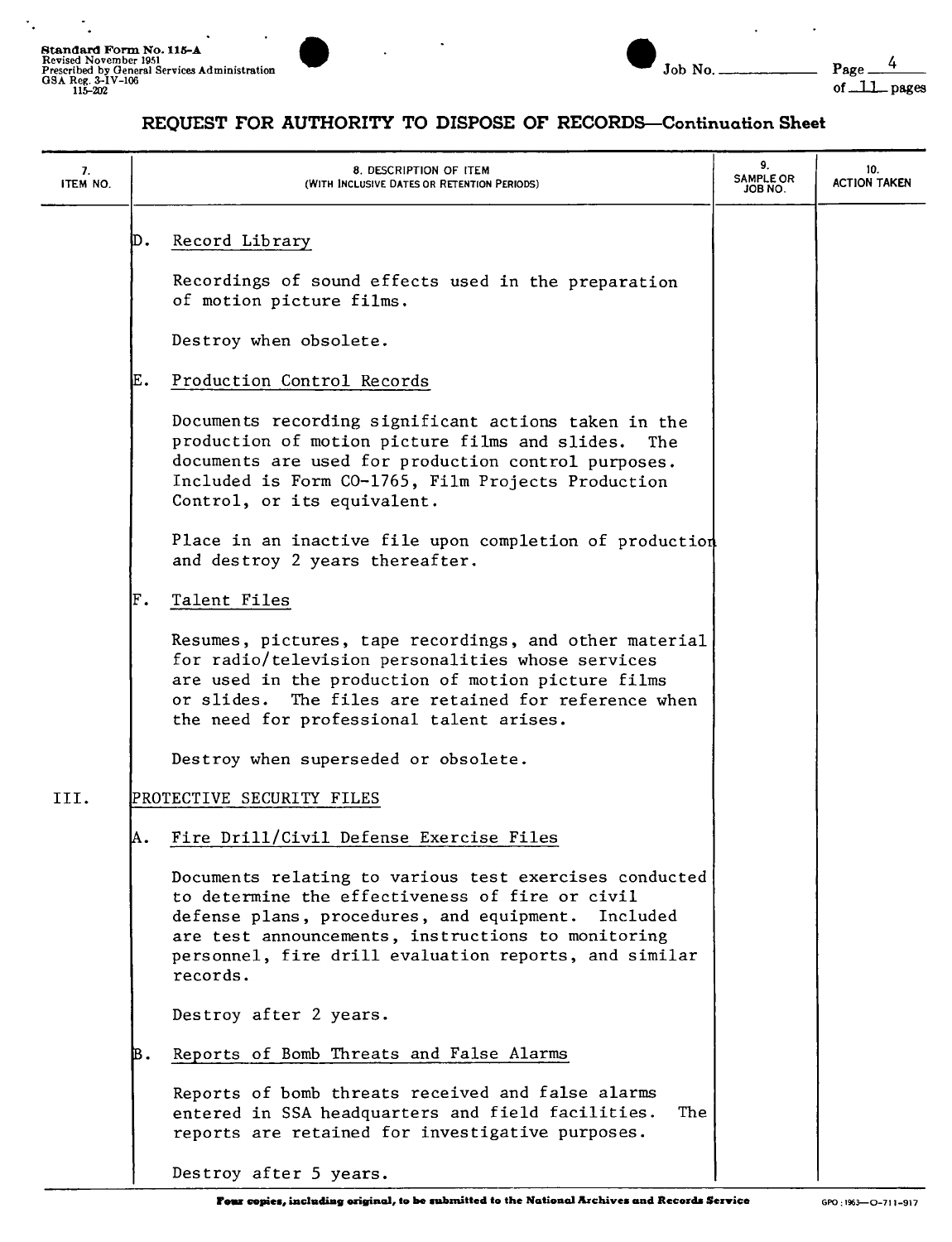$\ddot{\cdot}$ 

J.



| Job |  |
|-----|--|

| 7.<br>ITEM NO. | 8. DESCRIPTION OF ITEM<br>(WITH INCLUSIVE DATES OR RETENTION PERIODS)                                                                                                                                                                                                                                                                                                                                | 9.<br><b>SAMPLE OR</b><br>JOB NO. | 10.<br><b>ACTION TAKEN</b> |
|----------------|------------------------------------------------------------------------------------------------------------------------------------------------------------------------------------------------------------------------------------------------------------------------------------------------------------------------------------------------------------------------------------------------------|-----------------------------------|----------------------------|
|                | C.<br>Reports of Lost or Stolen Property<br>Reports of lost or stolen property received from each<br>SSA bureau/office and consolidated summary reports<br>prepared therefrom. The reports describe the property<br>give its value, and provide details regarding the<br>circumstances of the loss or theft. Included is<br>Form GSA-182, Report of Loss or Theft, or its equivalent.                |                                   |                            |
|                | 1. Bureau/Office Reports (GSA-182)                                                                                                                                                                                                                                                                                                                                                                   |                                   |                            |
|                | Destroy after 1 year.<br>2.<br>Consolidated Summary Reports<br>Destroy after 3 years.                                                                                                                                                                                                                                                                                                                |                                   |                            |
|                | Physical Security Survey Reports<br>D.                                                                                                                                                                                                                                                                                                                                                               |                                   |                            |
|                | Reports containing observations on protective security<br>factors (e.g., existing security manpower and equip-<br>ment, security experience, etc.) in a particular SSA<br>installation and recommendations for resolving any<br>The reports are used in evaluating SSA's<br>risks.<br>protective security needs. Included is Form SSA-4000,<br>Protective Security Questionnaire, or its equivalent. |                                   |                            |
|                | Destroy after 3 years.                                                                                                                                                                                                                                                                                                                                                                               |                                   |                            |
|                | Ε.<br>Criminal Incident Reports                                                                                                                                                                                                                                                                                                                                                                      |                                   |                            |
|                | Reports prepared to notify appropriate SSA officials<br>of suspected serious crimes occuring on Government<br>property. The reports are prepared whenever action by<br>Federal or local law enforcement agencies is required.<br>Included is Form SSA-3114, Criminal Incident Alert, or<br>its equivalent.                                                                                           |                                   |                            |
|                | Destroy after 5 years.                                                                                                                                                                                                                                                                                                                                                                               |                                   |                            |
|                | Civil Defense Training Files<br>$\mathbf F$ .                                                                                                                                                                                                                                                                                                                                                        |                                   |                            |
|                | Listings of civil defense courses completed by SSA<br>Included is Form CO-1722, SSA Office of<br>employees.<br>Civil Defense Attendance Record, or its equivalent.                                                                                                                                                                                                                                   |                                   |                            |
|                | Destroy upon separation of the employee from SSA.                                                                                                                                                                                                                                                                                                                                                    |                                   |                            |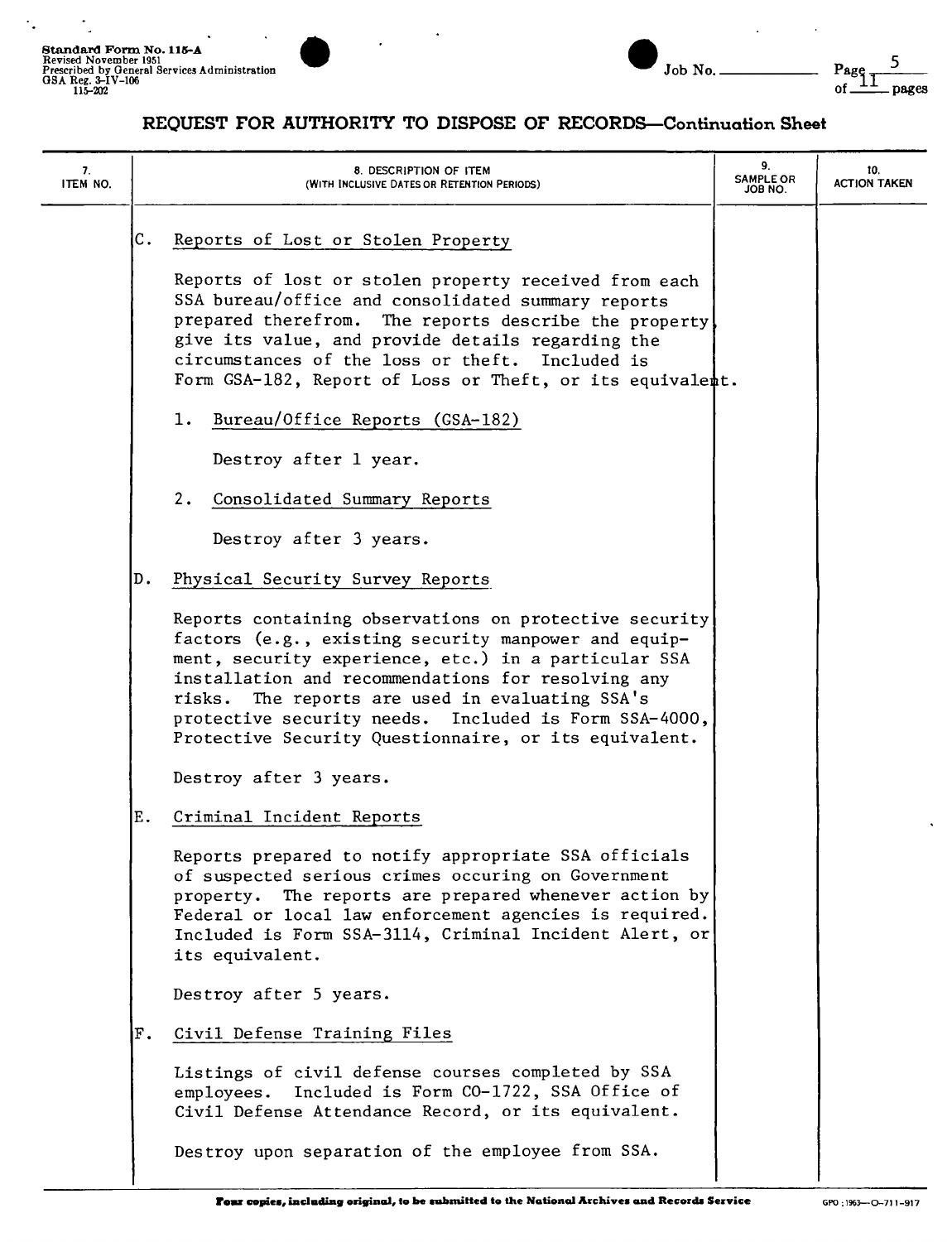$\mathcal{L}^{\mathcal{L}}$  .

 $\ddot{\phantom{0}}$ 





| 7.<br>ITEM NO. | 8. DESCRIPTION OF ITEM<br>(WITH INCLUSIVE DATES OR RETENTION PERIODS)                                                                                                                                                                                                                                         | 9.<br><b>SAMPLE OR</b><br>JOB NO. | 10.<br><b>ACTION TAKEN</b> |
|----------------|---------------------------------------------------------------------------------------------------------------------------------------------------------------------------------------------------------------------------------------------------------------------------------------------------------------|-----------------------------------|----------------------------|
| IV.            | TRANSPORTATION FILES                                                                                                                                                                                                                                                                                          |                                   |                            |
|                | Accident Reports<br>ΙA.                                                                                                                                                                                                                                                                                       |                                   |                            |
|                | Retained copies of motor vehicle accident reports,<br>originals of which are retained by the SSA Tort<br>Claims Officer. Included are Standard Form (SF) 91,<br>Operator's Report of Motor Vehicle Accident; SF-91A,<br>Investigation Report of Motor Vehicle Accident; and<br>similar or equivalent records. |                                   |                            |
|                | Destroy after 2 years.                                                                                                                                                                                                                                                                                        |                                   |                            |
|                | <b>B.</b><br>Monthly Mileage Reports                                                                                                                                                                                                                                                                          |                                   |                            |
|                | Monthly report on manhours used, trips made, passen-<br>gers carried and/or miles travelled in providing<br>shuttle, U-Drive-It, chauffeured, trucking, and other<br>transportation services.                                                                                                                 |                                   |                            |
|                | Destroy after 2 years.                                                                                                                                                                                                                                                                                        |                                   |                            |
|                | С.<br>Daily Automotive Vehicle Reports                                                                                                                                                                                                                                                                        |                                   |                            |
|                | Records documenting the use of motor vehicles by SSA<br>employees. The records contain employee name,<br>mileage, time in/time out, and other information.                                                                                                                                                    |                                   |                            |
|                | Destroy after 1 year.                                                                                                                                                                                                                                                                                         |                                   |                            |
| V.             | LIBRARY SERVICES FILES                                                                                                                                                                                                                                                                                        |                                   |                            |
|                | Library Item Acquisition Files<br>Α.                                                                                                                                                                                                                                                                          |                                   |                            |
|                | Documents created in procuring books, periodicals,<br>and other publications for the SSA Library.<br>Included<br>are retained copies of Form SSA-1830, Publications<br>Order, or its equivalent.                                                                                                              |                                   |                            |
|                | Cut off file at the close of the fiscal year, hold<br>3 years, and then destroy.                                                                                                                                                                                                                              |                                   |                            |
|                | B.<br>Shelf Listings                                                                                                                                                                                                                                                                                          |                                   |                            |
|                | Cards for each item in the SSA Library arranged in<br>the order in which the items appear on the shelf. The<br>cards reflect the title, author, and classification<br>number of the ifem.                                                                                                                     |                                   |                            |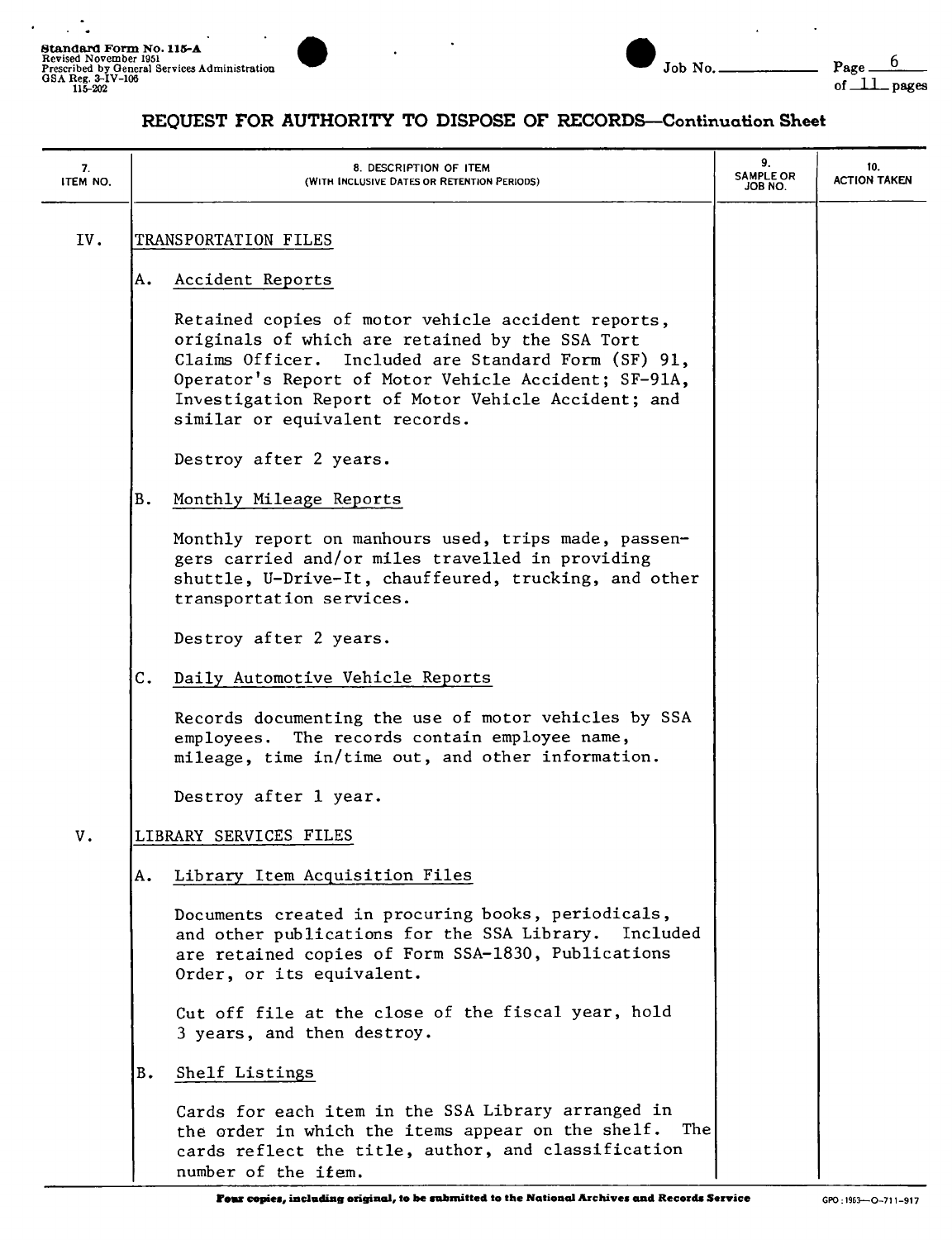$\mathbb{R}^{\mathbb{Z}_2}$ 

 $\ddot{\phantom{0}}$ 



 $\cdot$ 

 $\overline{a}$ 

## **REQUEST FOR AUTHORITY TO DISPOSE OF RECORDS-Continuation Sheet**

 $\overline{\phantom{a}}$ 

 $\,$  .

| 7.<br>ITEM NO. |    | 8. DESCRIPTION OF ITEM<br>(WITH INCLUSIVE DATES OR RETENTION PERIODS)                                                                                                                                                                                                                    | 9.<br><b>SAMPLE OR</b><br>JOB NO. | 10.<br><b>ACTION TAKEN</b> |
|----------------|----|------------------------------------------------------------------------------------------------------------------------------------------------------------------------------------------------------------------------------------------------------------------------------------------|-----------------------------------|----------------------------|
|                |    | Destroy once the item has permanently been removed<br>from the Library collection.                                                                                                                                                                                                       |                                   |                            |
|                | с. | Library Notes                                                                                                                                                                                                                                                                            |                                   |                            |
|                |    | Publication distributed to SSA employees listing recent<br>acquisitions of the SSA Library.                                                                                                                                                                                              |                                   |                            |
|                |    | SSA Library<br>1.                                                                                                                                                                                                                                                                        |                                   |                            |
|                |    | Destroy bound volumes when no longer needed for<br>reference. Destroy extra copies after 1 year.                                                                                                                                                                                         |                                   |                            |
|                |    | Other Offices<br>2.                                                                                                                                                                                                                                                                      |                                   |                            |
|                |    | Destroy upon receipt of subsequent issuance or<br>when no longer needed for reference.                                                                                                                                                                                                   |                                   |                            |
|                | D. | Periodical Receipt Control Forms                                                                                                                                                                                                                                                         |                                   |                            |
|                |    | Form CO-0875, Periodical Receipt Control, or its<br>equivalent. The forms are used to record receipt of<br>periodicals to which the SSA Library subscribes and to<br>detect and make claims for missing issues. They serve<br>as an inventory of periodicals in the Library.             |                                   |                            |
|                |    | Destroy once the issues have permanently been removed<br>from the Library collection.                                                                                                                                                                                                    |                                   |                            |
|                | Ε. | Legislative Inventory Cards                                                                                                                                                                                                                                                              |                                   |                            |
|                |    | Form CO-0143, Legislative Inventory Card, or its<br>equivalent. The forms are used to keep an inventory<br>of legislative materials in the SSA Library and to<br>record special requests therefor.                                                                                       |                                   |                            |
|                |    | Destroy once the item has permanently been removed<br>from the Library collection.                                                                                                                                                                                                       |                                   |                            |
| VI.            |    | FACILITIES MANAGEMENT FILES                                                                                                                                                                                                                                                              |                                   |                            |
|                | А. | Employee Report of Food Service                                                                                                                                                                                                                                                          |                                   |                            |
|                |    | Forms completed by SSA employees to make complaints,<br>comments, or recommendations regarding the food<br>Included is Form CO-1960, Employee<br>service at SSA.<br>Report of Food Service, or its equivalent.<br>A copy<br>of the form is forwarded to the cafeteria manager for reply. |                                   |                            |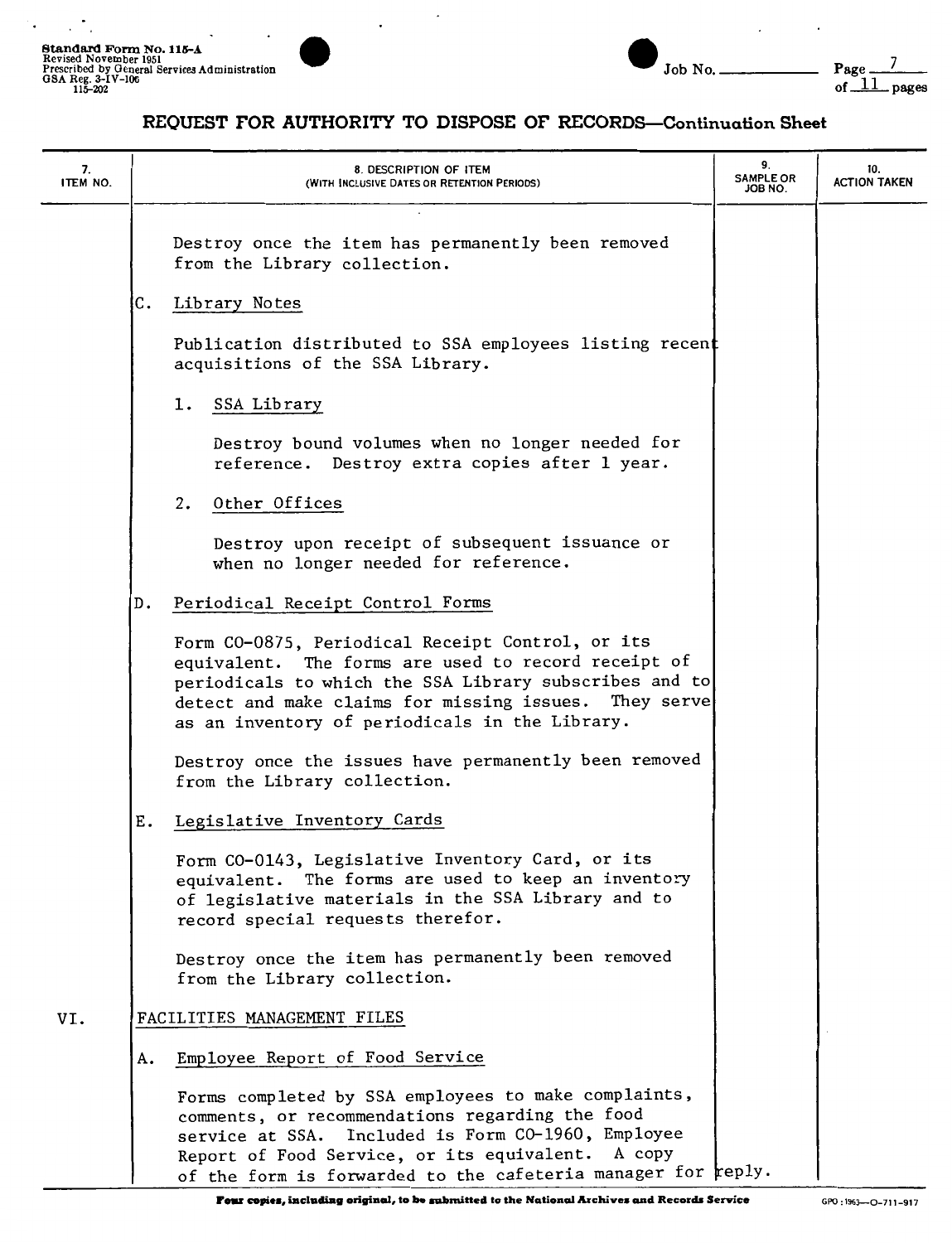$\mathcal{L}_{\mathcal{A}}$ 

 $\star_{\perp}$ 





J

**REQUEST FOR AUTHORITY TO DISPOSE OF RECORDS-Continuation Sheet** 

| 7.<br>ITEM NO. | 8. DESCRIPTION OF ITEM<br>(WITH INCLUSIVE DATES OR RETENTION PERIODS)                                                                                                                                                                                                              | 9.<br>SAMPLE OR<br>JOB NO. | 10.<br><b>ACTION TAKEN</b> |
|----------------|------------------------------------------------------------------------------------------------------------------------------------------------------------------------------------------------------------------------------------------------------------------------------------|----------------------------|----------------------------|
|                | 1.<br>Suspense Copies<br>Destroy upon receipt of copy containing manager's<br>reply.                                                                                                                                                                                               |                            |                            |
|                | 2.<br>Retained Copies<br>Destroy after 1 year.                                                                                                                                                                                                                                     |                            |                            |
|                | B.<br>Food Service Contract Files                                                                                                                                                                                                                                                  |                            |                            |
|                | Copies of contracts between the General Services<br>Administration (GSA) and food service companies for<br>servicing of SSA facilities. Included are modifica-<br>tions and related correspondence. Record copies<br>are retained by GSA.                                          |                            |                            |
|                | Destroy 1 year after termination of the contract.                                                                                                                                                                                                                                  |                            |                            |
|                | C.<br>Monthly Financial Statements                                                                                                                                                                                                                                                 |                            |                            |
|                | Financial statements of food service companies<br>servicing SSA detailing revenues and expenditures for<br>SSA operations.                                                                                                                                                         |                            |                            |
|                | Destroy after 1 year.                                                                                                                                                                                                                                                              |                            |                            |
|                | Cafeteria Renovation Project Files<br>D.                                                                                                                                                                                                                                           |                            |                            |
|                | Files relating to renovation projects undertaken in<br>SSA cafeterias. Included are copies of project plans<br>and contracts, progress reports, and related<br>correspondence.                                                                                                     |                            |                            |
|                | Destroy 1 year after completion or cancellation of the<br>project.                                                                                                                                                                                                                 |                            |                            |
|                | Parking Assignment Listings<br>E.                                                                                                                                                                                                                                                  |                            |                            |
|                | Computer listings of persons who have registered a<br>motor vehicle and have received a parking assignment<br>at an SSA building. The listings are used for<br>assignment control purposes and are updated monthly.<br>Included are listings by name and by license tag<br>number. |                            |                            |
|                | 1. Master Listing<br>Destroy after next subsequent motor vehicle                                                                                                                                                                                                                   |                            |                            |

**r-- copies, uacl•diD• original, to be 11111,mitted to the National Archives and Records Service** GPO, 1963-0-711-917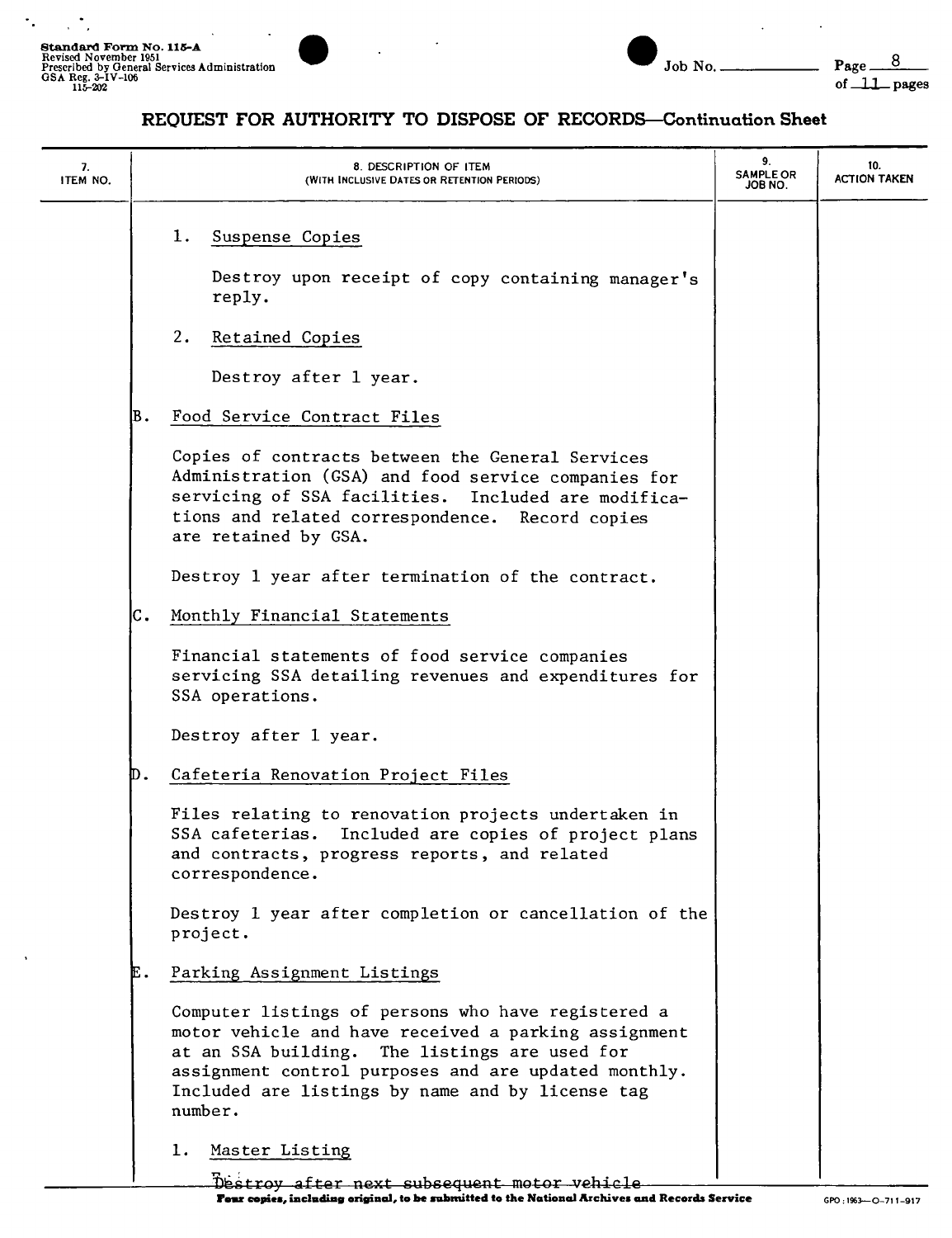$\ddot{\phantom{1}}$ 

 $\cdot$ 



|  | Jo |
|--|----|

 $\overline{a}$ 

 $\ddot{\phantom{a}}$ 

| 7.<br>ITEM NO. | 8. DESCRIPTION OF ITEM<br>(WITH INCLUSIVE DATES OR RETENTION PERIODS)                                                                                                                                                                            | 9.<br><b>SAMPLE OR</b><br>JOB NO. | 10.<br><b>ACTION TAKEN</b> |
|----------------|--------------------------------------------------------------------------------------------------------------------------------------------------------------------------------------------------------------------------------------------------|-----------------------------------|----------------------------|
|                | registration.<br>2.<br>Monthly Listings                                                                                                                                                                                                          |                                   |                            |
|                | Destroy upon receipt of updated listing.                                                                                                                                                                                                         |                                   |                            |
|                | Parking Suspension Listings<br>F.                                                                                                                                                                                                                |                                   |                            |
|                | Listings of persons whose parking assignments have<br>been suspended. This data wil eventually be included<br>on the parking assignment listings (item VI.E. above)<br>and the suspension listings will be discontinued.                         |                                   |                            |
|                | Destroy when superseded or discontinued.                                                                                                                                                                                                         |                                   |                            |
|                | G.<br>Tour Sheets                                                                                                                                                                                                                                |                                   |                            |
|                | Records of special tours of SSA headquarters'<br>facilities given to visiting groups or individuals.<br>The records include the name of the group or<br>individual, the tour time and date, the schedule and<br>arrangements, and other details. |                                   |                            |
|                | Destroy after 2 years.                                                                                                                                                                                                                           |                                   |                            |
|                | Tour Guide Files<br>Η.                                                                                                                                                                                                                           |                                   |                            |
|                | Files maintained on persons who serve as guides for<br>regular and special tours of SSA headquarters'<br>The files contain application forms,<br>facilities.<br>records of the number of tours conducted, and similar<br>records.                |                                   |                            |
|                | Destroy once person discontinues service as a tour<br>guide.                                                                                                                                                                                     |                                   |                            |
|                | Reports of Tour Activity<br>Ι.                                                                                                                                                                                                                   |                                   |                            |
|                | Monthly and annual summary reports of the number of<br>tours conducted, number of tour guides utilized,<br>number of persons given tour, and similar data.                                                                                       |                                   |                            |
|                | Monthly Reports<br>1.                                                                                                                                                                                                                            |                                   |                            |
|                | Destroy upon completion of annual summary report.                                                                                                                                                                                                |                                   |                            |
|                | Annual Summary Report<br>2.<br>Destroy after 2 years.                                                                                                                                                                                            |                                   |                            |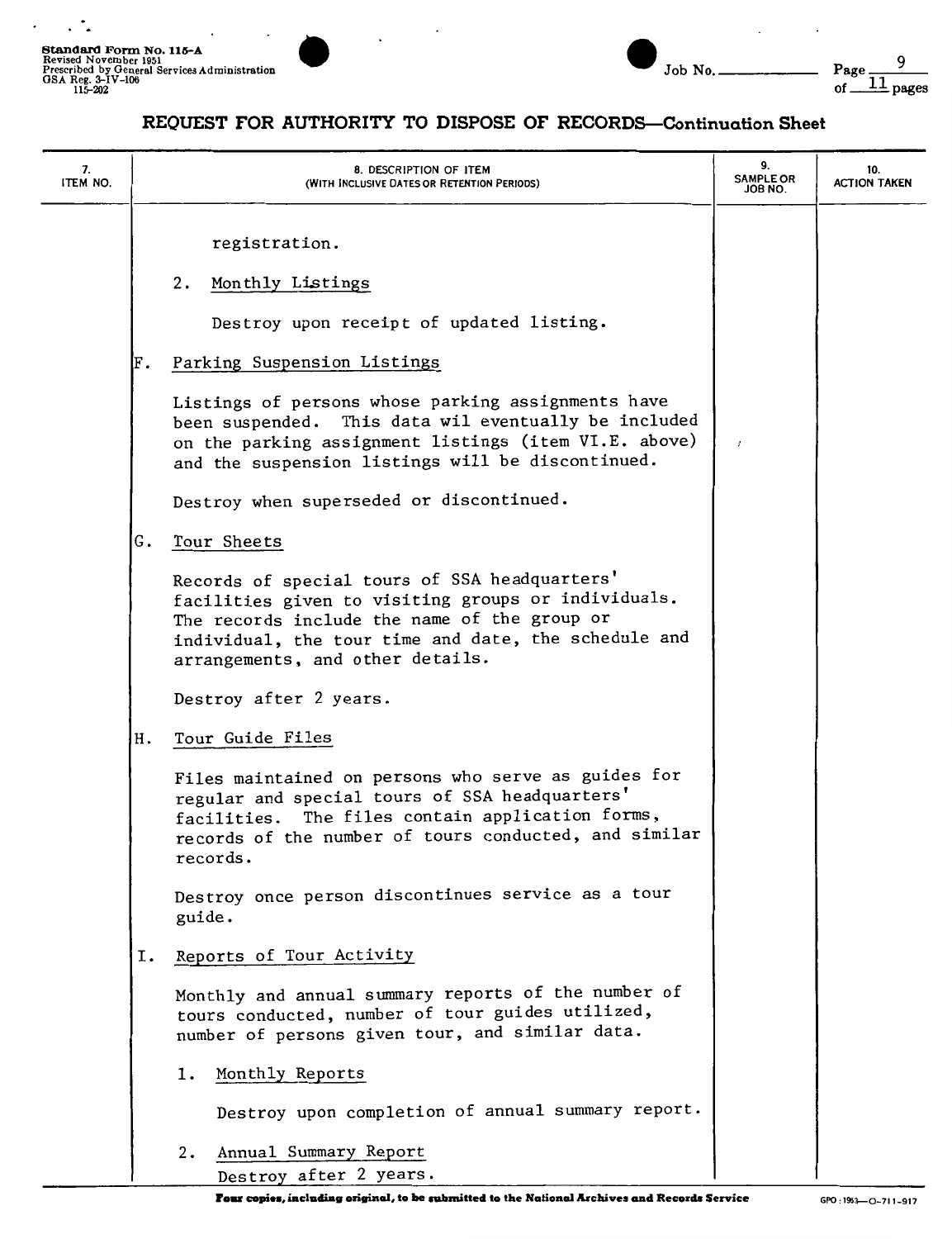۰.

 $\ddot{\phantom{a}}$  $\overline{\phantom{a}}$ 



#### **REQUEST FOR AUTHORITY TO DISPOSE OF RECORDS-Continuation Sheet**

| 7.<br>ITEM NO. |    | 8. DESCRIPTION OF ITEM<br>(WITH INCLUSIVE DATES OR RETENTION PERIODS)                                                                                                                                                                                                                                                | 9.<br><b>SAMPLE OR</b><br>JOB NO. | 10.<br><b>ACTION TAKEN</b> |
|----------------|----|----------------------------------------------------------------------------------------------------------------------------------------------------------------------------------------------------------------------------------------------------------------------------------------------------------------------|-----------------------------------|----------------------------|
|                | J. | Building Inspection Reports                                                                                                                                                                                                                                                                                          |                                   |                            |
|                |    | Reports of surveys and inspections of SSA facilities<br>conducted periodically to insure the adequacy and<br>safety of building physical structures and heating,<br>lighting, ventilation, electrical, cooling, and other<br>Included is Form CO-1226, Building Inspection<br>systems.<br>Report, or its equivalent. |                                   |                            |
|                |    | Destroy after 3 years.                                                                                                                                                                                                                                                                                               |                                   |                            |
|                | Κ. | Requests for Maintenance Services                                                                                                                                                                                                                                                                                    |                                   |                            |
|                |    | Non-fiscal copies of requests for building and<br>equipment maintenance services, including Forms<br>SSA-6017, Requisition for Services; GSA-2957,<br>Reimbursable Work Authorization; GSA-1897, Work<br>Authorization; OAAD-1251, Request for Telephone<br>Service; or their equivalents.                           |                                   |                            |
|                |    | Form GSA-2957<br>1.                                                                                                                                                                                                                                                                                                  |                                   |                            |
|                |    | Destroy after 5 years.                                                                                                                                                                                                                                                                                               |                                   |                            |
|                |    | Form SSA-6017<br>2.                                                                                                                                                                                                                                                                                                  |                                   |                            |
|                |    | Destroy after 3 years.                                                                                                                                                                                                                                                                                               |                                   |                            |
|                |    | Form GSA-1897 and OAAD-1251<br>3.                                                                                                                                                                                                                                                                                    |                                   |                            |
|                |    | Destroy after 3 months.                                                                                                                                                                                                                                                                                              |                                   |                            |
|                | L. | Sign Request Forms                                                                                                                                                                                                                                                                                                   |                                   |                            |
|                |    | Forms completed to obtain a new or revised sign, such<br>as a nameplate, directional, information, or other<br>signs. Included is Form SSA-345, Request for a New<br>or Revised Sign; SSA-100, Printing Requisition; or<br>their equivalents.                                                                        |                                   |                            |
|                |    | Destroy after 1 year.                                                                                                                                                                                                                                                                                                |                                   |                            |
|                | м. | Building Services Contract Files                                                                                                                                                                                                                                                                                     |                                   |                            |
|                |    | Non-record copies of contracts for the repair,<br>renovation, or maintenance of SSA buildings.                                                                                                                                                                                                                       |                                   |                            |
|                |    | heatroy 1 year after termination of the contract or                                                                                                                                                                                                                                                                  |                                   |                            |

DEStroy 1 year after termination of the contract or 1<br>**Pour copies, including original, to be submitted to the National Archives and Records Service GPO: 1953—0-711-917**